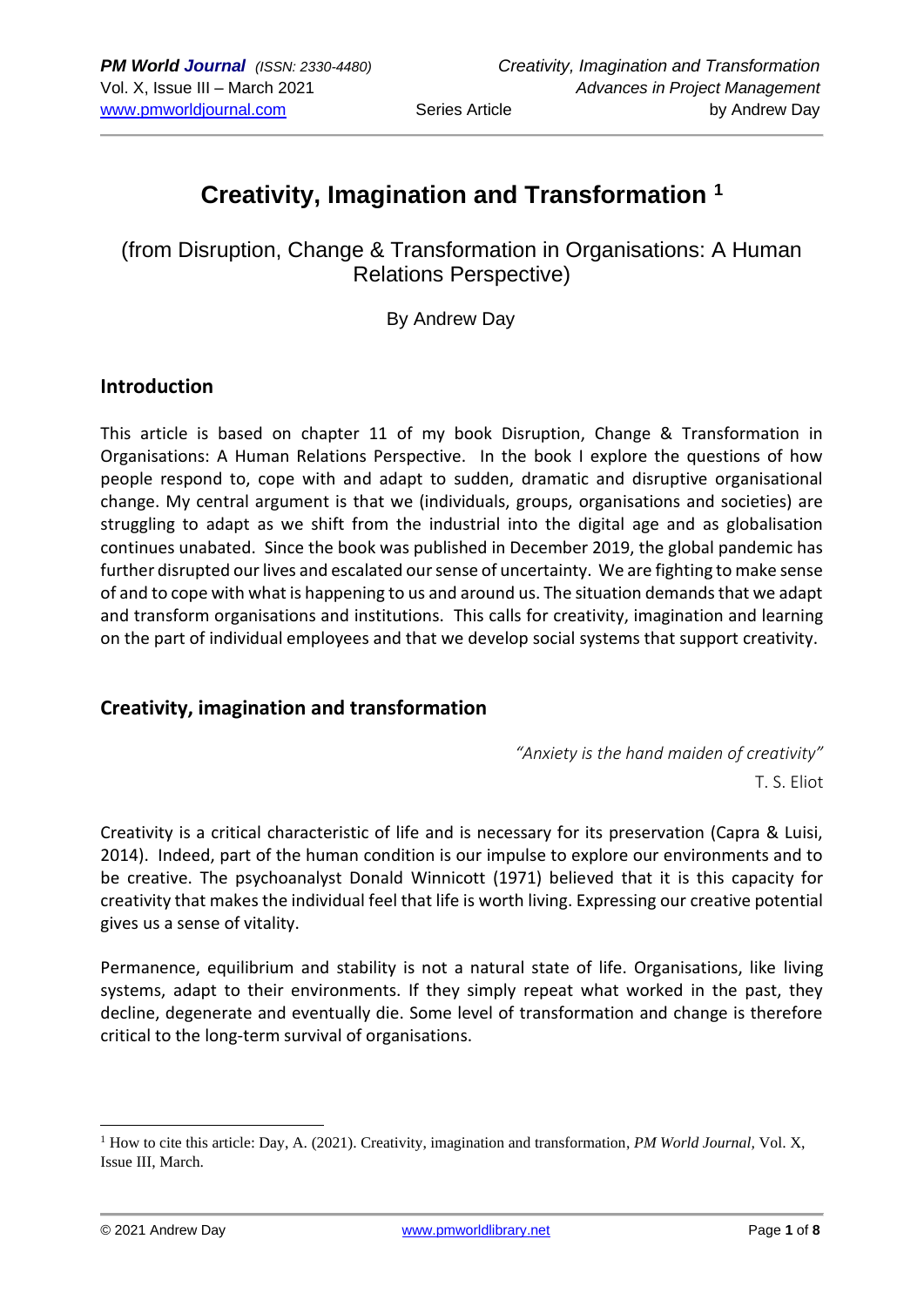The creative instinct lies at the heart of organisation transformation. As it requires the:

- discovery of something new and different about ourselves and our worlds
- the capacity to imagine different outcomes and new possibilities
- identification of where we place limits on our perceptions and our ability to act, and
- exploration of the consequences of removing these limits.

At a psychological level, this demands a shift in our inner world, our beliefs and assumptions about ourselves and others. At a sociological level, it reconfigures the social norms and assumptions that govern how we organise ourselves.

### **Creative potential, hope and anxiety**

Our ability to *imagine* alternative futures is at the heart of the creative process. A creative tension arises when the present, as we experience it, is different to the future we imagine (Fritz, 1989). This generates the energy that is necessary for transformations. For instance, I am currently working with a leading UK Charity that is transforming itself from a relatively hierarchical and static organisation that is organised around several legacy sites and services to become a more flexible and digital organisation that is organised as a network and delivers its services in partnership with local and national partners. At the heart of the transformation lies the leadership team's capacity to imagine a very different future that is grounded in the needs of their customers. Realising it however requires everyone to think, act and relate to each other very differently.

Imagining a vivid, realistic and desirable yet alternative future is important because people act into the future they imagine. For instance, if design engineers in a car company envisage a future made up of driverless, electric cars, they start to act differently in the present than if they imagine a future that is not much different to today. This creative tension opens up a desire to learn and motivates us unconsciously to strive for our desired future. Many change efforts fail to engage people because they are based on rational-logical plans that do not capture people's imagination or help them to connect to their emotional experience in the present.

Whenever we visualise possibility, both excitement and anxiety are present, as acts that matter to us are necessarily grounded in anxiety. Anxiety, however, signifies that we are ready to learn (Perls & Hefferline, 1951) and reveals the 'the possibility of freedom' (Kierkegaard, 2015). However, we fear stepping beyond our limits into the unknown and try to evade anxiety. Change means old patterns need to dissolve for new ones to emerge Creative acts therefore also incur loss. And loss is painful and disorienting. For many people, the pain of loss is too much for them to bear and they respond by doing everything in their powers to hold onto the past or what is known. Their anxiety constricts them and lead them to choose not to move forward (May, 1977). Their thinking becomes concrete and rigid (Segal, 1974). This impairs their creative capacities. They fall back onto following rules and obeying authority, real or imagined, to deny their freedom and choice.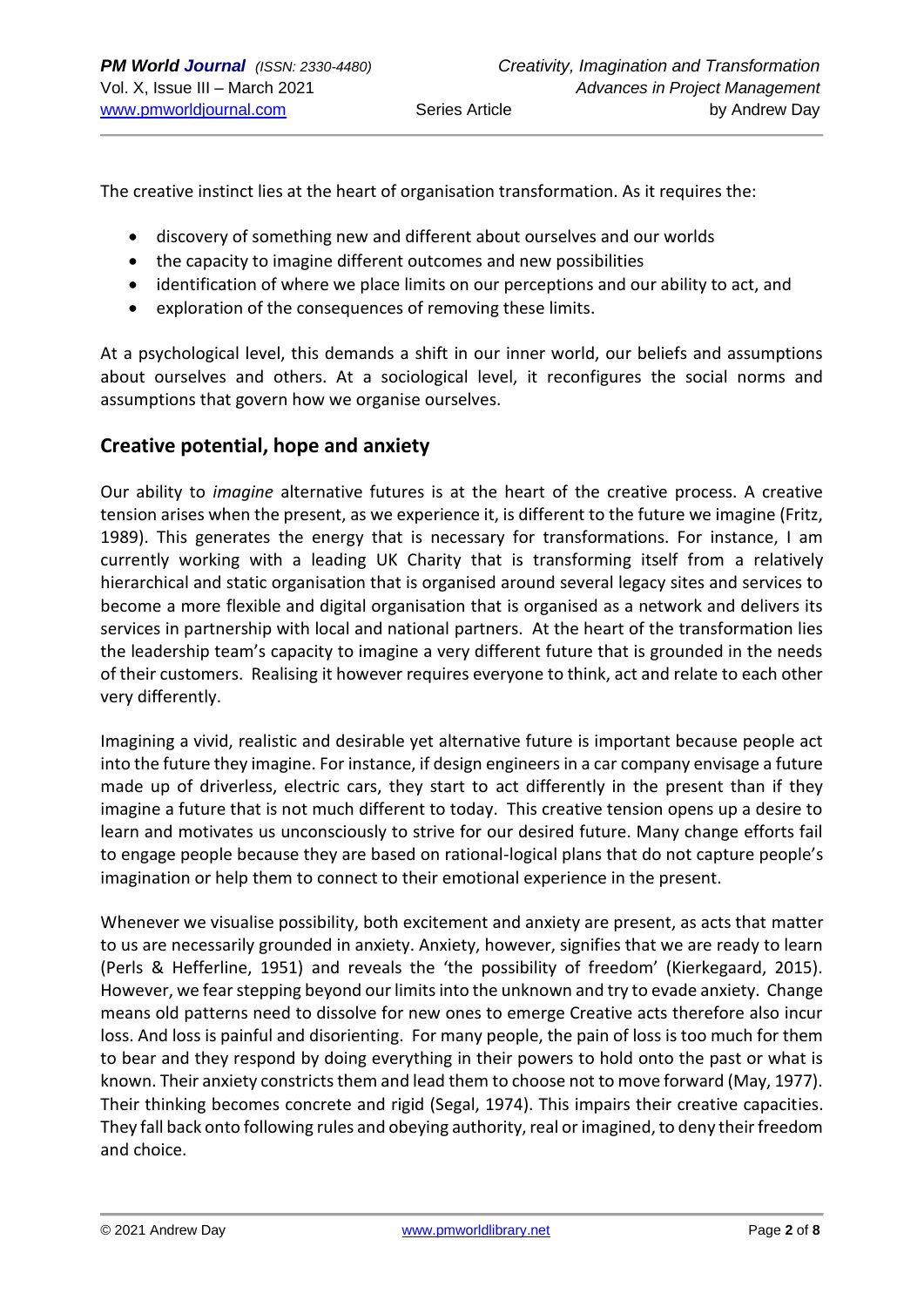If we are to change, we need to step into an unknown possibility. This calls on us to confront our anxiety (Kierkegaard, 2015). To move beyond our limits and to take the risk of the doing something different, the impact of which is unknown. If we are to do this, we need some level of hope that something good will come of it. As without hope we experience despair and helplessness and try to hold onto what we know, even if it is not in our interests. With hope, so long as it is mature and realistic, we experience optimism and a belief that what we desire is attainable. This encourages us to draw on our capabilities and creativity to find ways of overcoming adversity, obstacles or difficulties to realise our goals.

# **Transitional space**

One of the distinctive characteristics of human beings is our consciousness and capacity to reflect on our thoughts and behaviour. By heightening our awareness, we create the possibility that, with others, we can change social systems. Reflection requires us to interrupt what we are doing (technically or practically) to explore its nature, dynamics and worth (Kemmis, 2001). It is only by examining our taken-for-granted assumptions, habits and ideologies that we can consider what kind of collective social action might be necessary to transform things for the better (Kemmis, 2001). It is through reflective dialogue that critical consciousness emerges (Habermas, 1984), which is necessary for collaborative acts of change.

Reflective dialogue emerges in social spaces where the current ways of doing things can be suspended to allow for a playful and creative atmosphere in which new ideas and possibilities can be explored. Winnicott (1953) called such an environment a *transitional space*. This is a psychological space where an individual can play, and imagination and illusion can flourish. Here, the pressures of the immediate demands of reality can be put on hold, to enable people to explore what they are doing together – its nature, dynamics and worth. Transitional spaces help people to work through the tensions of moving from the past to a future that is only partly known and largely imagined (Vansina & Schruijer, 2013) and to process the losses that change incurs. They create an opportunity for people to exercise their imagination by adopting a position between social 'reality' and 'inner' experience (Winnicott, 1971).

One method of creating a transitional space is the process of a 'group review' (Bridger, 2001) whereby the business agenda is suspended to allow space for a group to explore how they are working together and relating to their environment. In a complex project, this might involve bringing relevant stakeholders together to talk about how a project is progressing and how this reflects how they are relating to each other and working together.

### *Dialogue*

In dialogue a group is able to suspend judgement and to be receptive to different perspectives. This reduces a group's anxiety and its regressive tendencies, enabling it to retain its capacity to think and act creatively. The quality of dialogue influences both the quantity and richness of information that is shared between people. When people from diverse backgrounds and different parts of a system are brought together, this also amplifies both the quality and quantity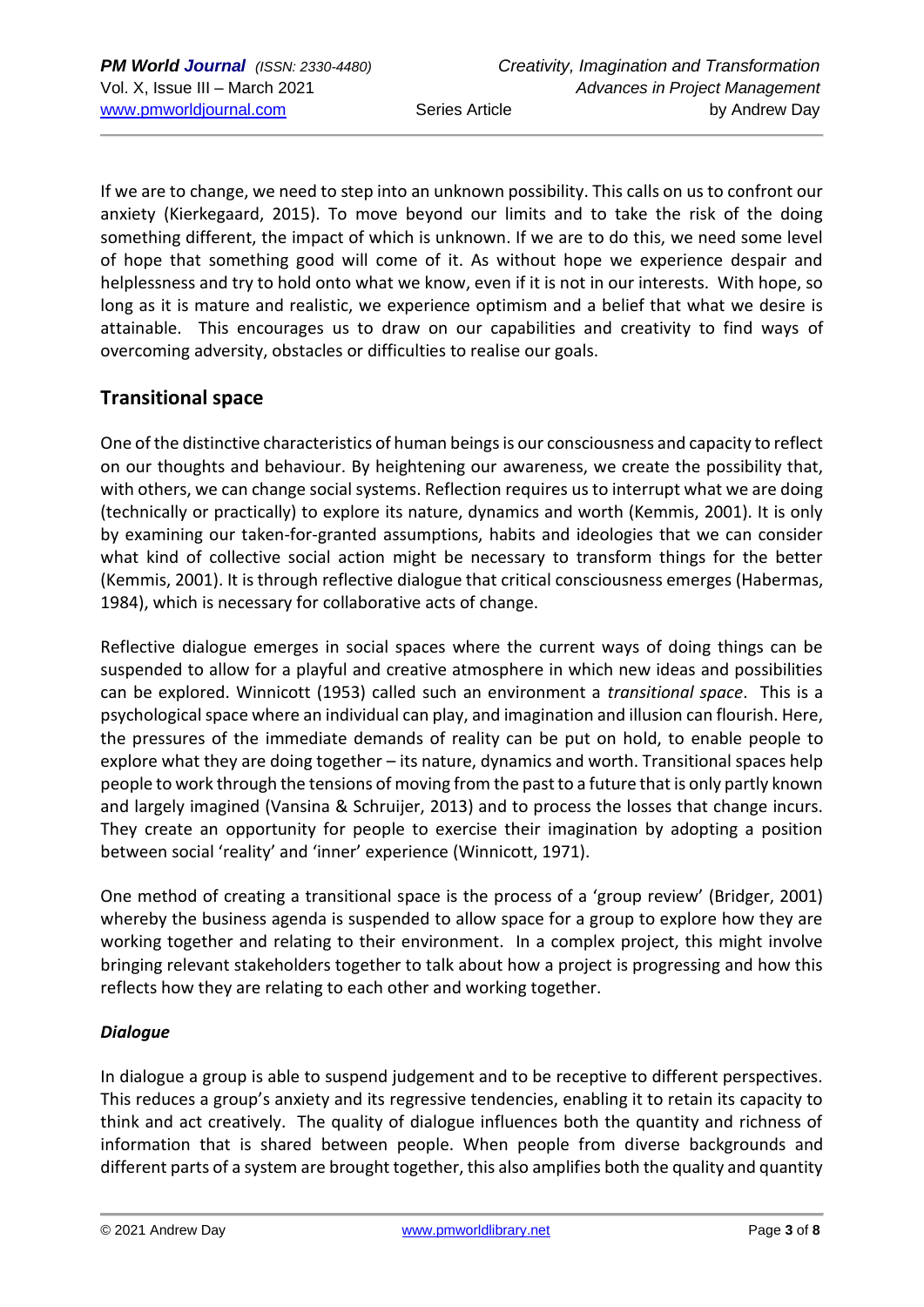of information that is potentially available to a group. As people think together, they are more able to see how they are connected and part of wider patterns and dynamics in a system.

The higher the level of trust and psychological safety that exists within a group, the more individuals are willing to share information and insights that they have been withholding, such as fears, resentments, controversial observations or unconventional ideas. People need to feel they can express themselves without judgement or risk of attack from others. This is encouraged when a group feels safe and its environment feels dependable and secure. Winnicott (1971) called this a 'holding environment'. This is a space where paradoxically there is sufficient reliability, order and dependability for disturbance, uncertainty and movement to occur. The presence of a consultant or facilitator who takes responsibility for the process can help create the conditions that enable dialogue and creative thinking.

#### *Regressive tendencies*

Bringing people together however has its risks. Being in a group, even a small one, can trigger considerable anxiety as individuals struggle with issues such as control, rejection, judgement, acceptance and recognition. As a group becomes larger, levels of anxieties tend to increase and become harder to contain. As it regresses, a group loses its capacity to make reasoned decisions. If anxiety gets too overwhelming, a 'perverse space' (Fischer, 2012) can develop, where people or sub-groups become so frustrated and scared that they blame others and become aggressive. This leads to splits and fragmentation between individuals and groups. Persecutory aggressor– victim dynamics emerge, fuelled by hostile projections, in which 'others' are seen to be 'bad' and 'the problem'. Ultimately, this leads to mutually destructive conflict and outcomes. Alternatively, groups can deal with anxiety by avoiding 'reality' so they do not have to encounter what is causing them to feel anxious. They may pursue hopelessly optimistic ideas or place constraints on their conversations. When avoiding their anxieties, a group's exchanges remain superficial and on familiar, safe territory. Rather than confronting difficult issues or dilemmas, the group colludes to focus their attention on topics and subjects that feel safe. Their conversations become stale and mundane as conflicts, disagreements and emotions are evaded.

#### *Creating a transitional space*

To facilitate transformative processes, therefore, we need to take care to establish social spaces in which people feel sufficiently safe to be able to be vulnerable, to hear others and to acknowledge difficulties. This is most likely to emerge when the group experiences a sense of a shared purpose in meeting together, 'good enough' trust and clear boundaries of time, place and participation. The space itself needs to:

- Be sanctioned to give it legitimacy and acceptance within the wider system
- Focus on addressing issues of mutual concern to those present
- Be held in a physical space that enables free-flowing communication, privacy and prevents impingements from the external world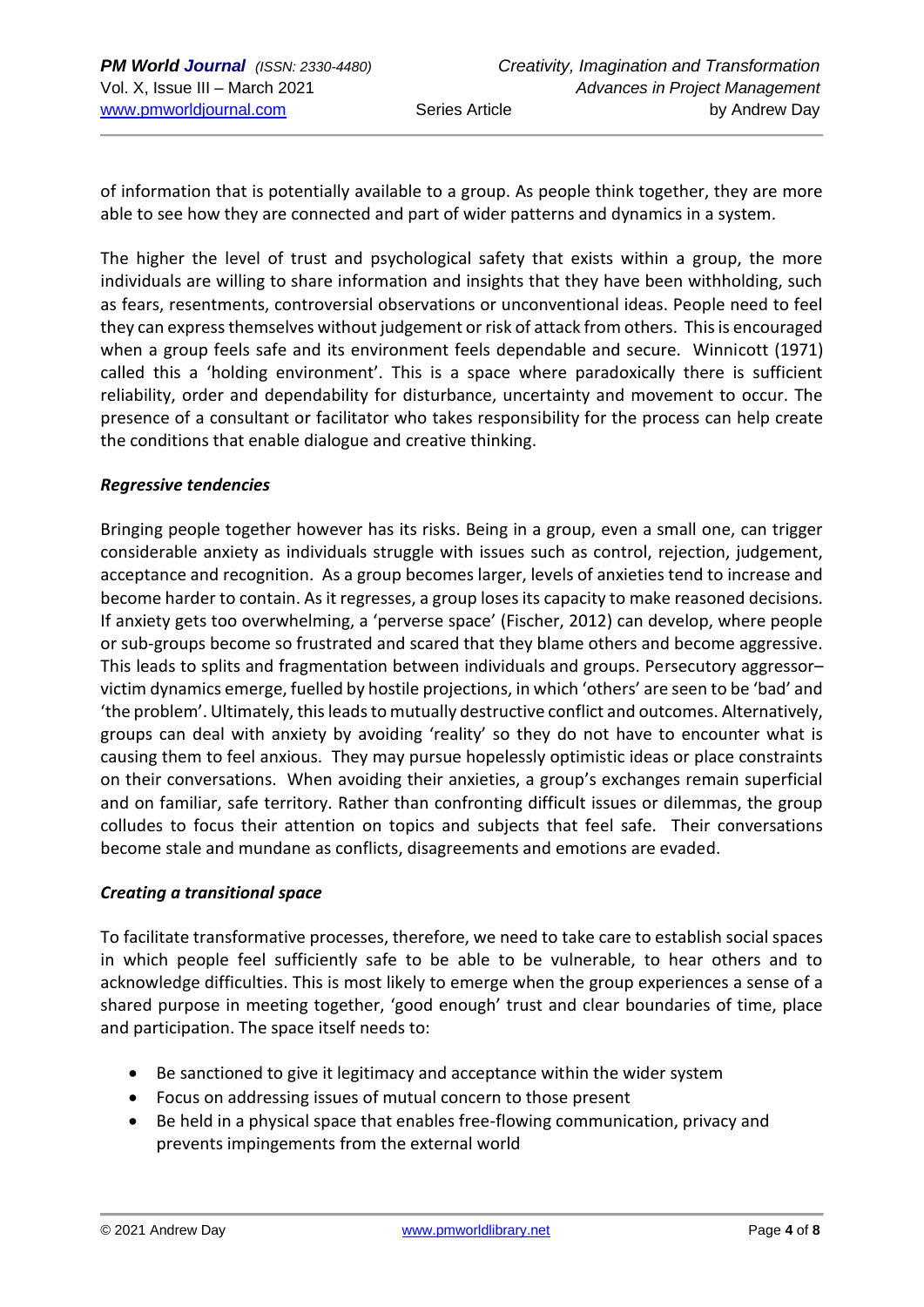- Create a climate of safety to allow those present to express themselves, including their fantasies, assumptions and emotional experiences
- Provide time for free and uninhibited reflection, discovery and sharing of insight and ideas
- Have minimal yet sufficient structure to enable free-flowing conversation and expression whilst not creating excessive anxieties around control and inclusion
- Facilitate the expression of conflict to help people work through the tension between holding on to the past and moving on
- Allow individuals to feel heard, to find their own meaning and not be subjected to ideology or rational arguments as to why they must change, and
- Give individuals a free and informed choice (Argyris, 1970) to decide for themselves the actions and changes they wish to make.

There are a range of methods and approaches that have been developed for creating these conditions in small (Isaacs, 1999)) and large groups (Bunker & Alban, 1996), such as Future Search (Weisbord & Janoff, 2010) and Open Space (Owen, 2008).

# **Experimentation, muddling through and reviewing**

Complexity theory (Waldrop, 1992; Stacey, 2003) helps us to understand how change evolves in unpredictable ways that we cannot fully comprehend as it is happening. Because complex systems change in unexpected ways, we need to act and pay close attention to what happens. Kurt Lewin famously said: 'you cannot understand a system until you try to change it'. By this, he meant that intervention or action was necessary to disturb a social system in order to learn about it. This simple idea was the basis of Lewin's method of action research. To bring about change we need to work in cycles of action and review, helping people to study the impact of their behaviour and to modify it. Change is therefore a process of experimentation, learning and improvisation in response to feedback. Muddling through with an intent, perhaps, rather than a result of rational planning and implementation. All attempts therefore to bring about change are experiments that create the possibility that those involved can learn about how to change the organisation. In a similar manner, methodologies for working in dynamic environments, such as agile methods, rapid proto-typing or design thinking, encourage people to work in short iterative cycles of design and testing with customers or users to develop new solutions.

Reviewing is central to the process of change. This step is, however, very often missed. People's attention tends to be directed towards tangible actions or changes rather than on learning. Regular, disciplined and rigorous learning reviews, however, are critical to the process of transformation. They help those involved to make sense of change and identify intended and unintended consequences of their interventions. The process of reviewing needs to attend to both the 'task-work' and how people work together on the task (Bridger, 2001). It is a process of making sense of experience and involves looking back at events, interactions and outcomes to support future actions. Typical questions that need to be explored include: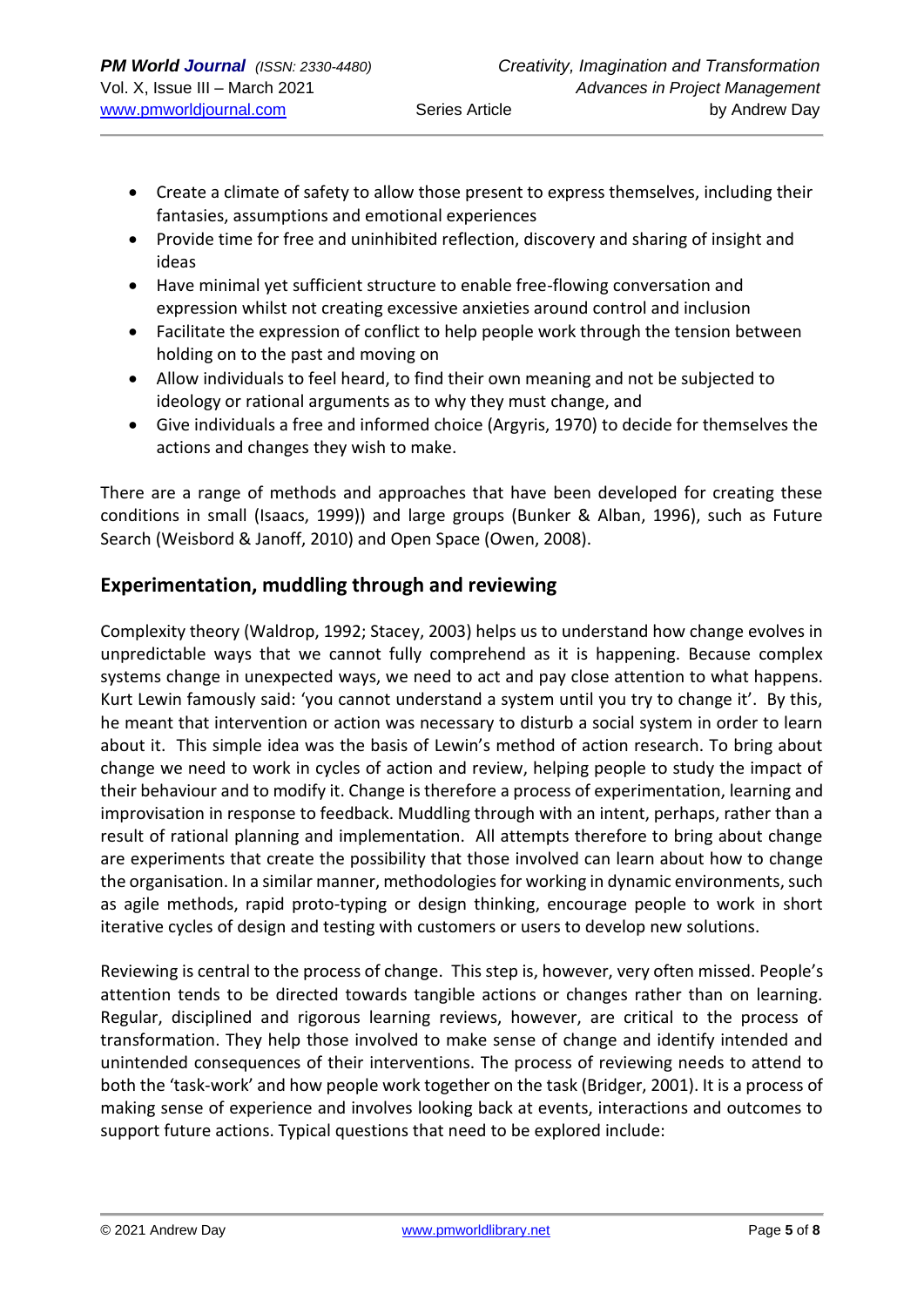- What did we do?
- What impact did it have what changed and what did not?
- What is our understanding of what enabled change?
- How did we work together?
- What are we learning?
- What do we therefore need to stop doing, start doing or do more of?

The process needs to encourage a climate of reflection and learning rather than judgement and evaluation. Otherwise, it can easily become a persecutory space in which those involved find excuses, blame others or attack each other. Reviewing can help sustain the process of change and transformation by providing support to those who are attempting to affect change (Vansina & Vansina-Cobbaert, 2008).

### **Conclusion**

Disruption opens up the possibility for creativity, learning and transformation. To many of us, it often feels forced upon us, yet change and adaptation are central to living. We are constantly adapting to events and life itself is a creative process of adjustment. The gap between our desires for the future and our current experiences creates a tension that generates both anxiety and a creative potential. When we are willing to step into the unknown and face our anxieties, we grow, develop and transform. We stretch and challenge ourselves and in doing so, learn something about ourselves, our assumptions and our environments.

Disruptive change therefore offers us the opportunity for creative self-expression and selfdevelopment. Such growth promoting processes are nurtured in environments that encourage people to connect, experiment and to take personal risks without fear of judgement or punishment. If, however, the environment generates fear and anxiety, people quickly lose their capacity to think, to learn and be creative. In sum, an organisation's adaptive capacity rests on its ability to cultivate the conditions that allow employees to realise their creative potential.

## Works cited

Argyris, C. (1970). *Intervention theory and method: Behavioural science view*. Reading, MA: Addison-Wesley Longman.

Bridger, H. (2001). Foreword. In G. Amado, A. Ambrose, & R. Amato (Eds.), *The transi- tional approach to change* (pp. xi–xiv). London, England: Karnac.

Brown,T. (2009). *Change by design: How design thinking transforms organizations and inspires innovation*. New York, NY: Harper Business.

Bunker, B., & Alban, B. (1996). *Large group interventions: Engaging the whole system for rapid change*. San Francisco, CA: Jossey-Bass.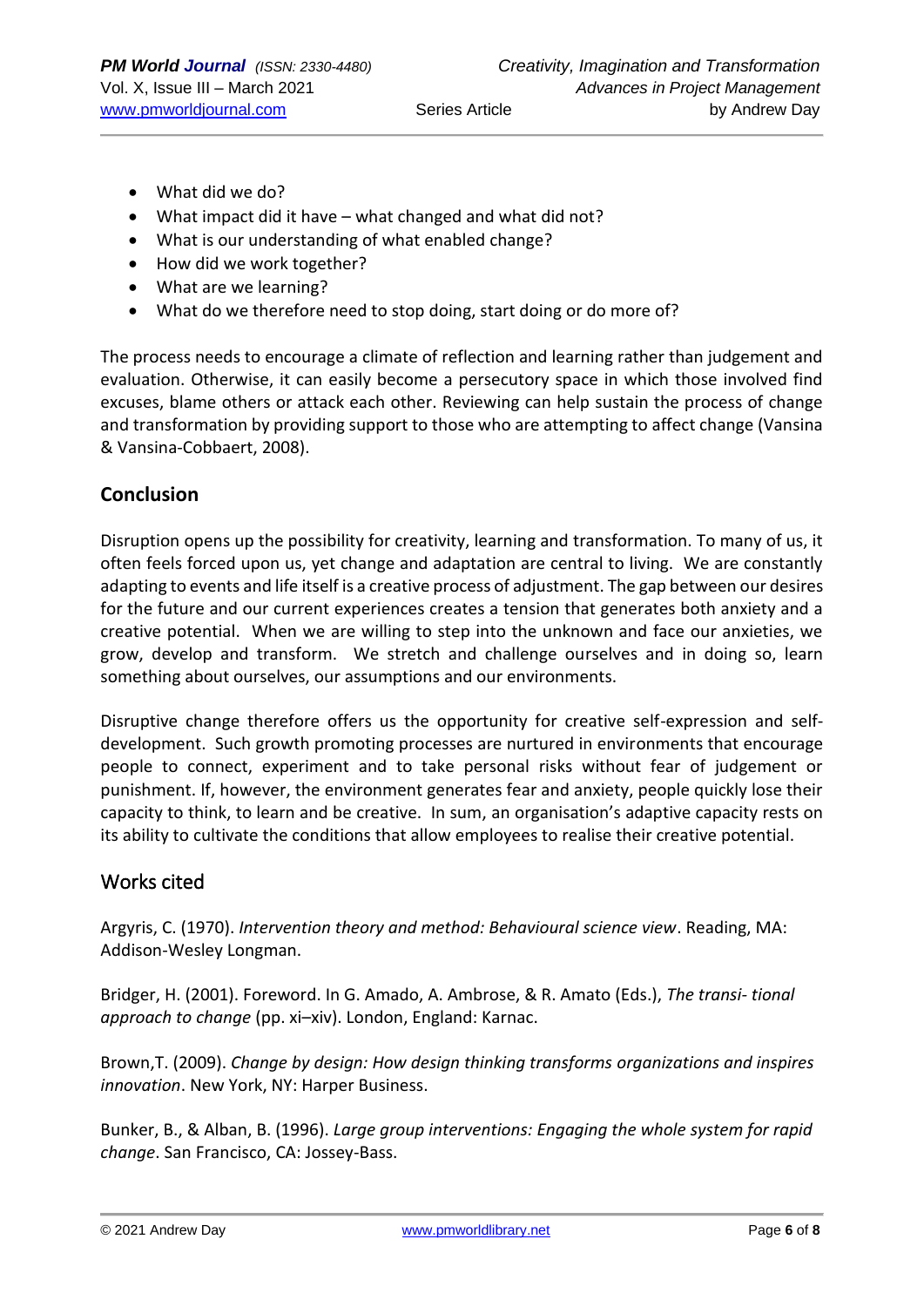Capra, F., & Luisi, P. L. (2014). *The systems view of life: A unifying vision*. Cambridge, England: Cambridge University Press.

Emery, M., & Purser, R. (1996). *The search conference: A powerful method for planning organizational change and community action* (1st ed.). San Francisco, CA: Jossey-Bass.

Fischer, M. (2012). Organizational turbulence, trouble and trauma: Theorizing the collapse of a mental health setting. *Organisational Studies*, *33*(9), 1153–1173.

Fritz, R. (1989). *The path of least resistance: Learning to become the creative force in your own life*. New York, NY: Fawcett.

Habermas, J. (1984). *The theory of communicative action: Volume 1 – Reason and the rationalization of society* (trans.T. McCarthy). Boston, MA: Beacon Press.

Isaacs,W. (1999). *Dialogue and the art of thinking together: A pioneering approach to communicating in business*. New York, NY: Doubleday.

Kemmis, S. (2001). Exploring the relevance of critical theory for action research: Emancipatory action research in the footsteps of Jrgen Habermas. In P. Reason & H. Bradbury (Eds.), *Handbook of action research: Participative inquiry and practice (pp. 94–105). London, England:* Routledge.

Kierkegaard,S.(2015).*The concept of anxiety* (originally published in 1844).(T.B.Harvey, Ed.). New York, NY: Liveright.

Lewin, K. (1951). Intention, will and need. In D. Rapaport (Ed.), *Organization and pathology of thought* (pp. 95–153). New York, NY: Columbia University Press.

May, R. (1977). *The meaning of anxiety* (revised ed.). New York, NY: Norton.

Owen,H.(2008).*Open Space technology: A user's guide*.San Francisco,CA: Berrett-Koehler.

Perls, F., & R. Hefferline, F. G. (1951). *Gestalt therapy*. New York, NY: Julian Press. Segal, H. (1974). *Introduction to the work of Melanie Klein*. New York, NY: Basic Books.

Stacey, R. (2003). *Strategic management and organisational dynamics: The challenge of complexity*. Harlow, England: FT/Prentice-Hall.

Vansina, L. S., & Vansina-Cobbaert, M.-J. (2008). *Psychodynamics for consultants and managers*. Chichester, England: Wiley-Blackwell.